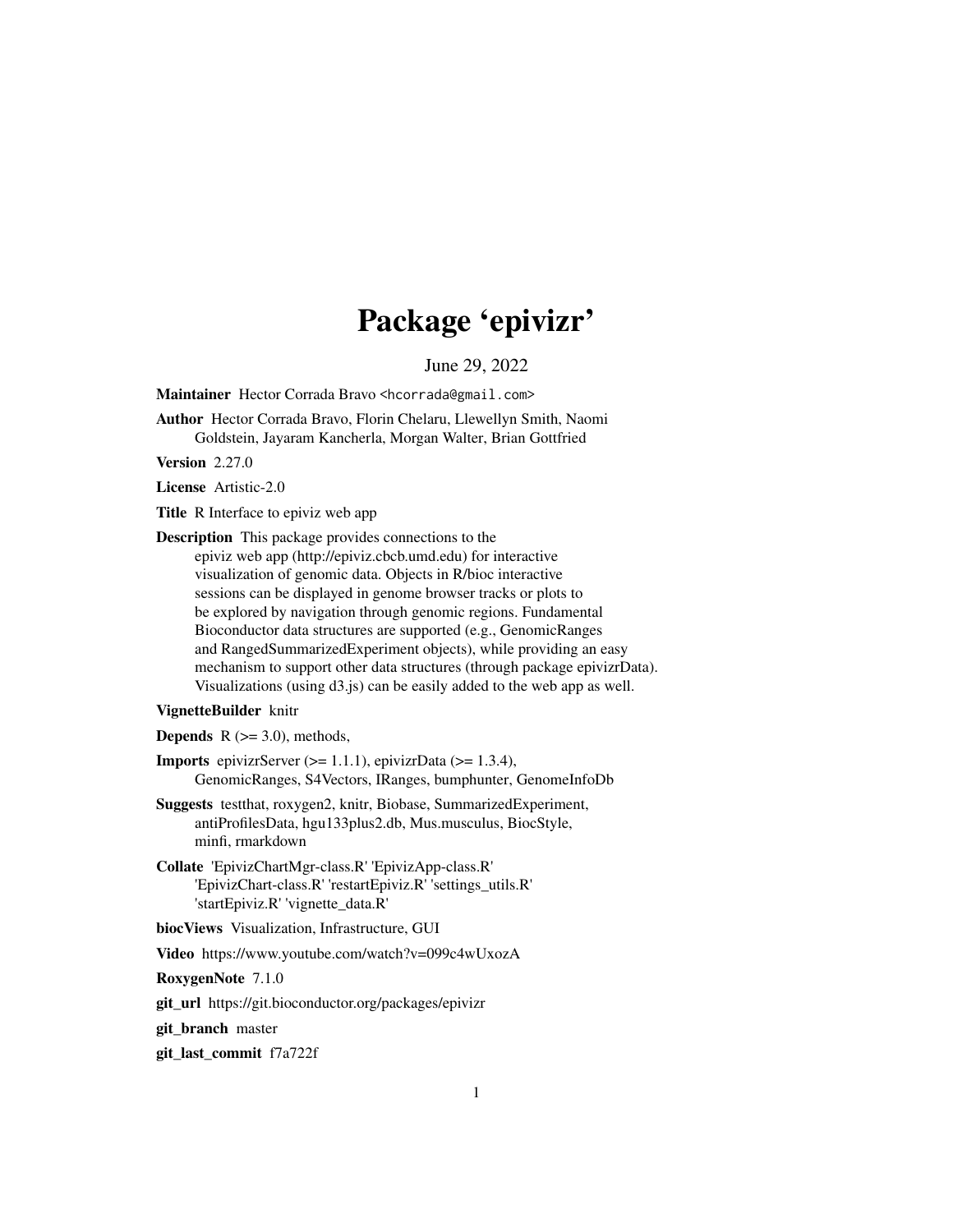<span id="page-1-0"></span>git\_last\_commit\_date 2022-04-26 Date/Publication 2022-06-29

# R topics documented:

| Index |  |
|-------|--|
|       |  |
|       |  |
|       |  |
|       |  |
|       |  |
|       |  |
|       |  |
|       |  |
|       |  |

EpivizApp-class *Class managing connection to epiviz application.*

# <span id="page-1-1"></span>**Description**

Class managing connection to epiviz application.

# Fields

server An object of class [EpivizServer](#page-0-0) used to communicate with epiviz app.

data\_mgr An object of class [EpivizDataMgr](#page-0-0) used to serve data to epiviz app.

chart\_mgr An object of class [EpivizChartMgr](#page-3-1) used to manage charts added to epiviz app session.

# Methods

- get\_current\_location(callback) Obtain current genome location on epiviz app and evaluate callback function on result.
	- callback A callback function to evaluate on response data. Response data will be a list with slots seqName, start and end
- get\_ms\_object(chart\_id\_or\_object, index = 1) Get object of class [EpivizData](#page-0-0) used as a data source in a given chart.
	- chart\_id\_or\_object An object of class EpivizChart or an id for a chart loaded to the epiviz app.

index Index into .measurementslist of chart object to obtain data object for.

is\_server\_closed() Check if underlying server connection is closed.

load\_remote\_measurements() Load remote measurements into R session.

load\_workspace(workspace\_id = NULL) load an epiviz workspace.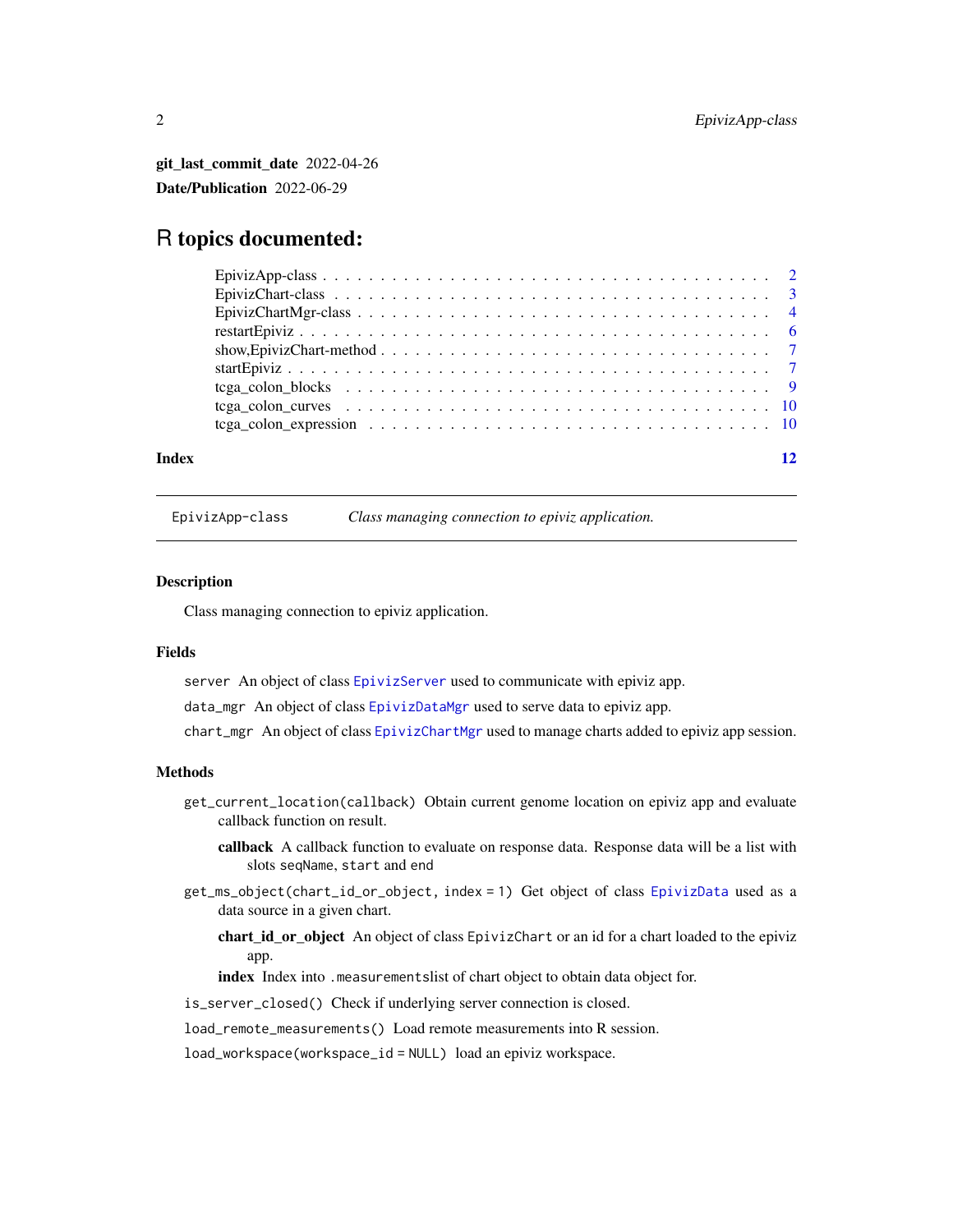<span id="page-2-0"></span>workspace\_id Workspace id to load from the database.

navigate(chr, start, end) Navigate to given position on the epiviz app.

plot( data\_object, datasource\_name = NULL, send\_request = TRUE, settings = NULL, colors = NULL, ... ) Visualize data on epiviz app using its default chart type. Measurements from the data-object are first added to the epiviz app using the add\_measurements method for class [EpivizData](#page-0-0). See documentation for [register](#page-0-0) for information on supported data types and the [EpivizData](#page-0-0) class encapsulating this type of data. Once measurements are loaded, the [plot](#page-0-0) method of class [EpivizChartMgr](#page-3-1) is used to plot the data, using the default chart type for this type of data.

data\_object An object to plot in epiviz app.

datasource\_name Name to use for datasource, parses data\_object if missing or NULL

... Additional arguments passed to add\_measurements method for class [EpivizData](#page-0-0)

- print\_workspace(file\_name = NULL, file\_type = "pdf") Save epiviz workspace as a pdf or png.
- save(file, include\_data = TRUE) Save EpivizApp object representation of a workspace into .RData file.

file (character) The name of the file to save the EpivizApp object into, ending in .rda. stop\_app (logical) Stop the EpivizApp session.

include\_data (logical) Include EpivizApp's data when saving the EpivizApp object.

- service(verbose = TRUE) Block interactive R session to service websocket requests.
- slideshow(granges, n = length(granges), .callback = NULL) Navigate on epiviz app successively to given positions.
	- granges An object of class [GenomicRanges](#page-0-0) indicating set of genomic regions to navigate in epiviz app.
	- n (integer) The number of regions in granges to navigate to.
	- .callback (function) function to call after navigating to each region. Used for testing purposes.
- stop\_app() stop and clean connection to epiviz app.

EpivizChart-class *Class encapsulating a chart in epiviz app*

# <span id="page-2-1"></span>Description

Class encapsulating a chart in epiviz app

# Methods

get\_app\_id(id) Get chart's id assigned by epiviz app.

get\_colors() Get color palette applied to the chart.

get\_id() Get chart's id assigned by chart manager

get\_measurements() Get measurements for the chart.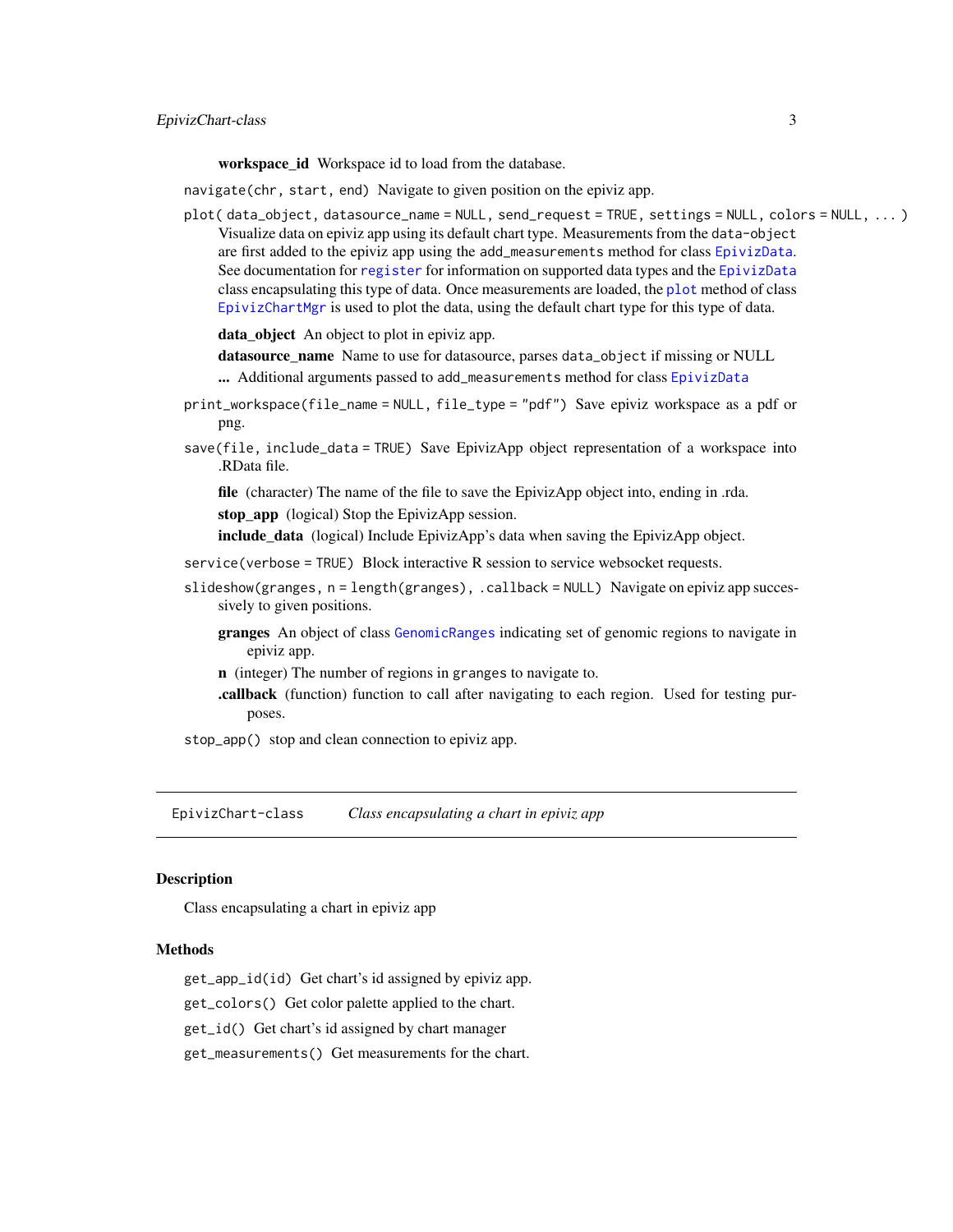get\_settings() Get custom settings for the chart. get\_source\_name() Get chart's id assigned by chart manager is\_connected() Returns TRUE if chart is connected to a chart on epiviz app. print\_info() Print settings and color currently used in chart object. set(settings = NULL, colors = NULL) Set settings and colors used in chart. settings List of settings to apply. colors Character vector of HEX colors to use in chart. set\_app\_id(id) Set chart's id assigned by epiviz app. set\_colors(colors) Set custom colors for the chart. set\_id(id) Set chart's id assigned by chart manager. set\_settings(settings) Set custom settings for the chart. Returns subset of valid settings. settings List of settings to apply.

EpivizChartMgr-class *Class providing chart manager for epiviz app*

### <span id="page-3-1"></span>Description

Class providing chart manager for epiviz app

### **Methods**

add\_chart(chart\_object, send\_request = TRUE) Add a chart to the chart manager.

chart\_object an object of class [EpivizChart](#page-2-1)

send\_request send request to app through websocket

- get\_chart\_colors(chart\_object\_or\_id) List colors used in a specific chart object.
	- chart\_object\_or\_id An object of class [EpivizChart](#page-2-1) or a string indicating the chart's id assigned by chart manager
- get\_chart\_settings(chart\_object\_or\_id) List chart settings for a specific chart object.
	- chart\_object\_or\_id An object of class [EpivizChart](#page-2-1) or a string indicating the chart's id assigned by chart manager
- is\_server\_closed() Returns TRUE if underlying server is closed. See is\_closed method in class [EpivizServer](#page-0-0).
- list\_chart\_type\_colors(chart\_type) List colors currently used in given chart type
- list\_chart\_type\_settings(chart\_type) List available settings for a specific chart type.

chart\_type the name for a chart type in R (e.g., 'BlocksTrack', 'StackedLineTrack')

list\_chart\_types(col\_width = 80) List charts types registered in epivizr with their default settings and colors. Returns a data.frame listing available chart types and a summary of the settings that can be modified.

col\_width Maximum length of settings list displayed.

<span id="page-3-0"></span>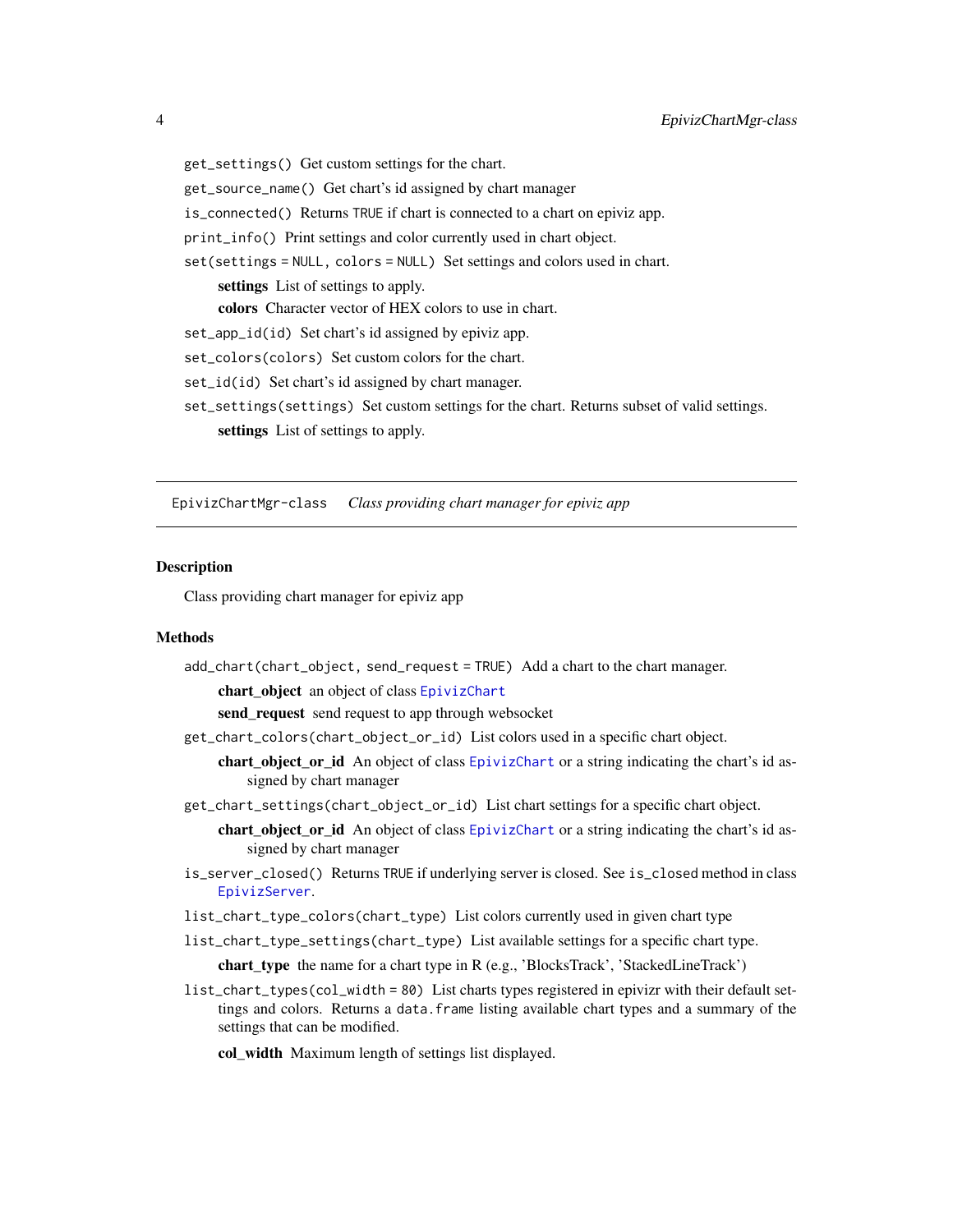<span id="page-4-0"></span>list\_charts() Return data.frame describing charts loaded by chart manager

- num\_charts() Return the number of charts currently loaded through manager.
- plot(measurement\_object, settings = NULL, colors = NULL, send\_request = TRUE) Visualize data in an [EpivizData](#page-0-0) object using its default chart type. The method get\_default\_chart\_type in class [EpivizData](#page-0-0) is used to determine which chart type is used.
	- measurement\_object an object of class [EpivizData](#page-0-0)

settings list of settings to use in chart (uses default chart settings if NULL)

colors character vector of HEX colors to use in chart (uses default chart colors if NULL)

- print\_chart(chart\_object\_or\_id, file\_name = NULL, file\_type = c("pdf", "png")) Print specific chart to file.
	- chart\_object\_or\_id An object of class [EpivizChart](#page-2-1) or a string indicating the chart's id assigned by chart manager.
	- file\_name Name of file to print to.

file\_type Type of file to print. One of pdf or png.

print\_chart\_info(chart\_object\_or\_id) Print settings and colors used in a specific chart object.

chart\_object\_or\_id An object of class [EpivizChart](#page-2-1) or a string indicating the chart's id assigned by chart manager

print\_chart\_type\_info(chart\_type) Print settings and color information for a given chart type

chart\_type the name for a chart type in R (e.g., 'BlocksTrack', 'StackedLineTrack')

register\_chart\_type( chart\_type, js\_chart\_type = paste0("epiviz.plugins.charts.", chart\_type), js\_char Register a chart type name to a JavaScript chart type in the epiviz app.

chart\_type the name to use for chart type in R (e.g., 'BlocksTrack')

js chart type the full JavaScript class name of the corresponding chart type (e.g. 'epiviz.plugins.charts.BlocksTrack'). If missing it is taken from the chart\_type argument

js\_chart\_settings custom settings that can be applied to this chart type in JS.

js\_chart\_colors default color palette applied to this chart type in JS.

revisualize(chart\_type, chart, ...) Revisualize uses data the given chart and replots it in the given chart type. The argument chart must be non-NULL.

chart\_type a chart type registered using the register\_chart\_type method

chart a chart that includes measurements to be used in a new chart

- rm\_all\_charts() Remove all charts loaded by chart manager.
- rm\_chart(chart\_object\_or\_id) Remove chart from chart manager.
	- chart\_object\_or\_id An object of class [EpivizChart](#page-2-1) or a string indicating the chart's id assigned by chart manager
- set\_chart\_settings(chart\_object\_or\_id, settings = NULL, colors = NULL) Apply custom chart settings or colors to a chart object.
	- chart\_object\_or\_id An object of class [EpivizChart](#page-2-1) or a string indicating the chart's id assigned by chart manager

settings a list of settings to apply to the chart

colors a list of (HEX code) colors to use in the chart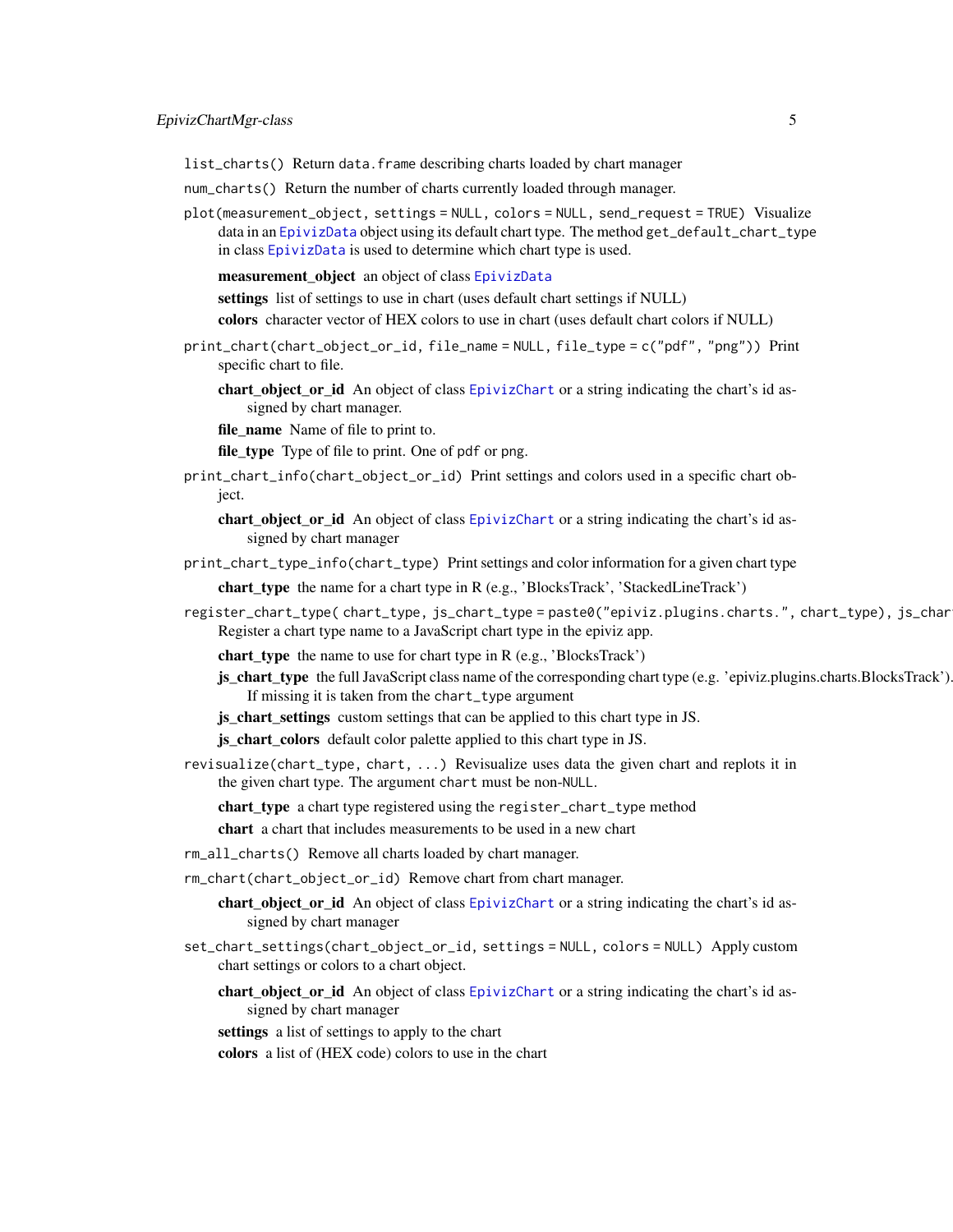# <span id="page-5-0"></span>6 restartEpiviz

- visualize( chart\_type, measurements = NULL, datasource = NULL, settings = NULL, colors = NULL, send\_reques Visualize data use the given chart type. One of arguments measurements or datasource must be non-NULL. If measurements is NULL, the get\_measurements method in class [EpivizData](#page-0-0) is used to decide which measurements are used in the chart
	- chart\_type a chart type registered using the register\_chart\_type method
	- measurements a list of [EpivizMeasurement](#page-0-0) objects describing measurements to include in the chart
	- datasource an object of class [EpivizData](#page-0-0), all available measurements from datasource are used as appropriate

restartEpiviz *Restart epiviz app connection and workspace.*

# Description

Restart epiviz app connection and workspace.

# Usage

```
restartEpiviz(file, open_browser = TRUE, host = NULL, envir = parent.frame())
```
### Arguments

| file         | (character) The name of the file that holds the EpivizApp object to be restarted,<br>ending in .rda. |
|--------------|------------------------------------------------------------------------------------------------------|
| open_browser | (logical) browse to the epiviz URL before exiting function.                                          |
| host         | (character) name of epiviz app host to open at restart                                               |
| envir        | (environment) environment in which to evaluate expressions needed to recon-<br>struct data sources   |

# Value

An object of class [EpivizApp](#page-1-1)

#### Examples

```
# see package vignette for example usage
app <- startEpiviz(non_interactive=TRUE, open_browser=TRUE)
file_name <- tempfile(fileext=".rda")
app$save(file=file_name)
app$stop_app()
```

```
app <- restartEpiviz(file=file_name, open_browser=FALSE)
```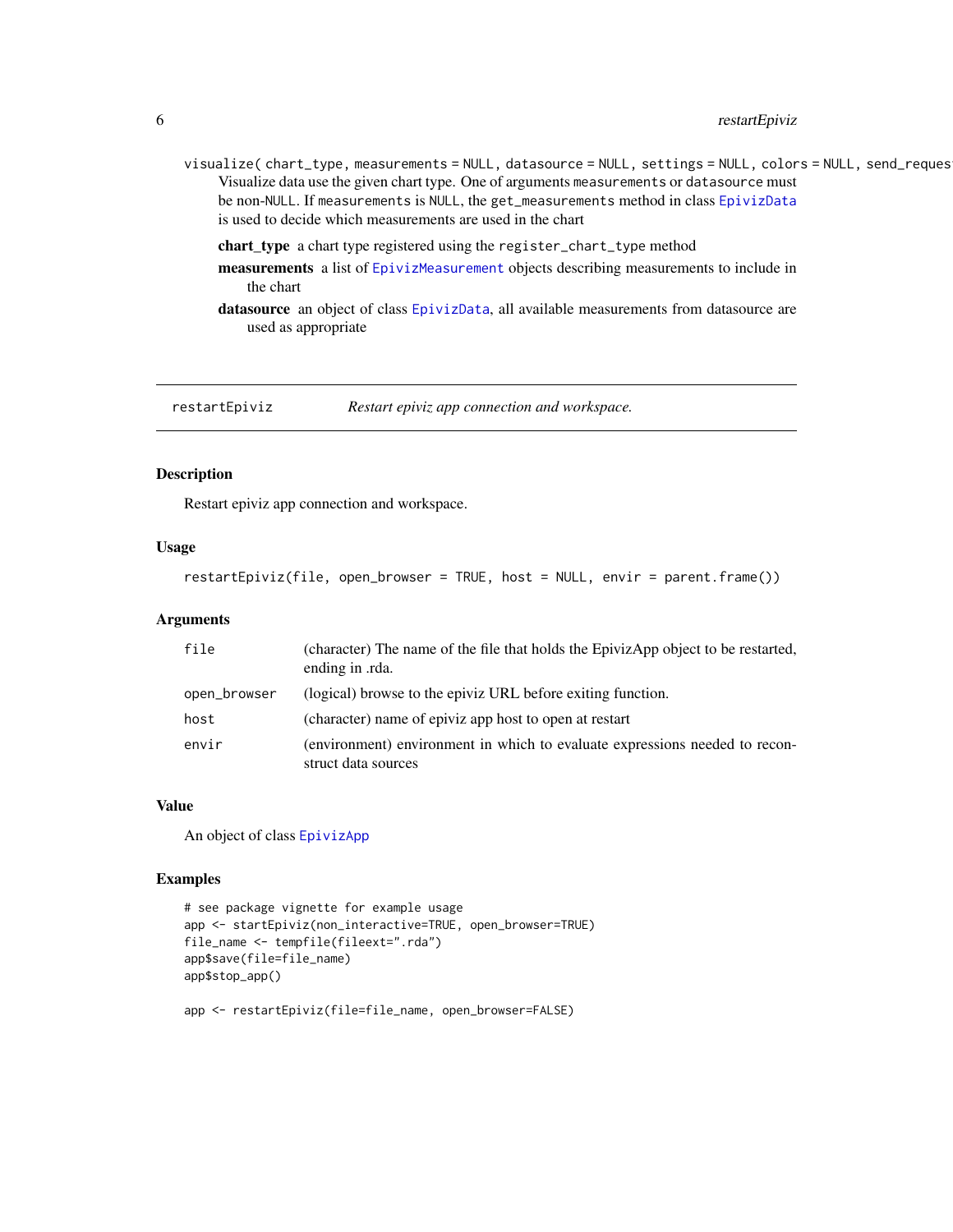<span id="page-6-0"></span>show,EpivizChart-method

*Print information about EpivizChart*

# Description

Print information about EpivizChart

#### Usage

## S4 method for signature 'EpivizChart' show(object)

# Arguments

object an [EpivizChart](#page-2-1) object

# Value

Nothing, this function is called for its side-effects

startEpiviz *Start epiviz app and create* [EpivizApp](#page-1-1) *object to manage connection.*

# Description

Start epiviz app and create [EpivizApp](#page-1-1) object to manage connection.

#### Usage

```
startEpiviz(
 host = NULL,http_port = NULL,
 path = NULL,
 use_devel = FALSE,
  chr = "chr11",start = 99800000,
  end = 103383180,
 debug = FALSE,
 workspace = NULL,
  scripts = NULL,
  gists = NULL,
 use_cookie = TRUE,
  register_function = .register_all_the_epiviz_things,
  open_browser = TRUE,
```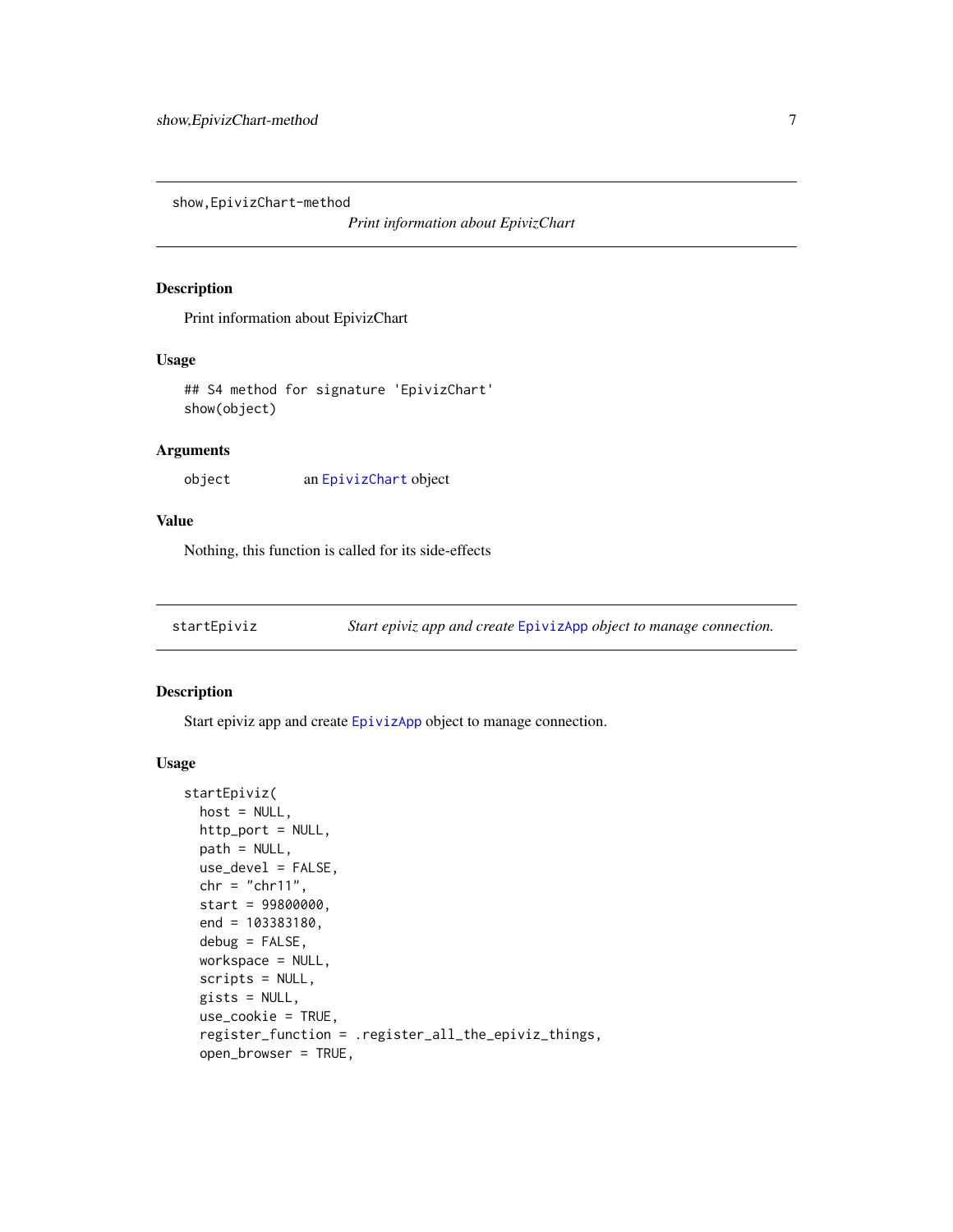```
server = NULL,
  browser_fun = utils::browseURL,
  ws_host = "localhost",
  ...
\mathcal{L}
```
# Arguments

| host              | (character) use a host for the epiviz app other than the cbcb.umd.edu hosts.                                                                                                                  |
|-------------------|-----------------------------------------------------------------------------------------------------------------------------------------------------------------------------------------------|
| http_port         | (integer) port at host serving the epiviz app.                                                                                                                                                |
| path              | (character) path at host where epiviz app is located.                                                                                                                                         |
| use_devel         | (logical) use the devel epiviz application server (http://epiviz-dev.cbcb.umd.edu).                                                                                                           |
| chr               | (character) chromosome to browse to on app startup.                                                                                                                                           |
| start             | (integer) start location to browse to on app startup.                                                                                                                                         |
| end               | (integer) end location to browse to on app startup.                                                                                                                                           |
| debug             | (logical) start epiviz app in debug mode.                                                                                                                                                     |
| workspace         | (character) a workspace id to load in the epiviz app on startup.                                                                                                                              |
| scripts           | (character) URLs for JavaScript plugin scripts to be imported when epiviz is<br>loaded (see http://epiviz.cbcb.umd.edu/help for details).                                                     |
| gists             | (character) Ids for github gists (http://gist.github.com) containing JavaScript<br>plugin scripts to be imported when epiviz is loaded (see http://epiviz.cbcb.<br>umd.edu/help for details). |
| use_cookie        | (logical) use cookies within the epiviz app.                                                                                                                                                  |
| register_function |                                                                                                                                                                                               |
|                   | (function) function used to register actions and charts on the epiviz app.                                                                                                                    |
| open_browser      | (logical) browse to the epiviz URL before exiting function.                                                                                                                                   |
| server            | (EpivizServer) if not NULL use this object as underlying WebSocket and HTTP<br>server                                                                                                         |
| browser_fun       | (function) function used to browse to URL (browseURL by default)                                                                                                                              |
| ws_host           | (character) host address to use for websocket connection ("localhost" by default)                                                                                                             |
| $\cdots$          | additional parameters passed to createServer.                                                                                                                                                 |

# Value

An object of class [EpivizApp](#page-1-1)

# Examples

```
# see package vignete for example usage
app <- startEpiviz(non_interactive=TRUE, open_browser=TRUE)
app$stop_app()
```
<span id="page-7-0"></span>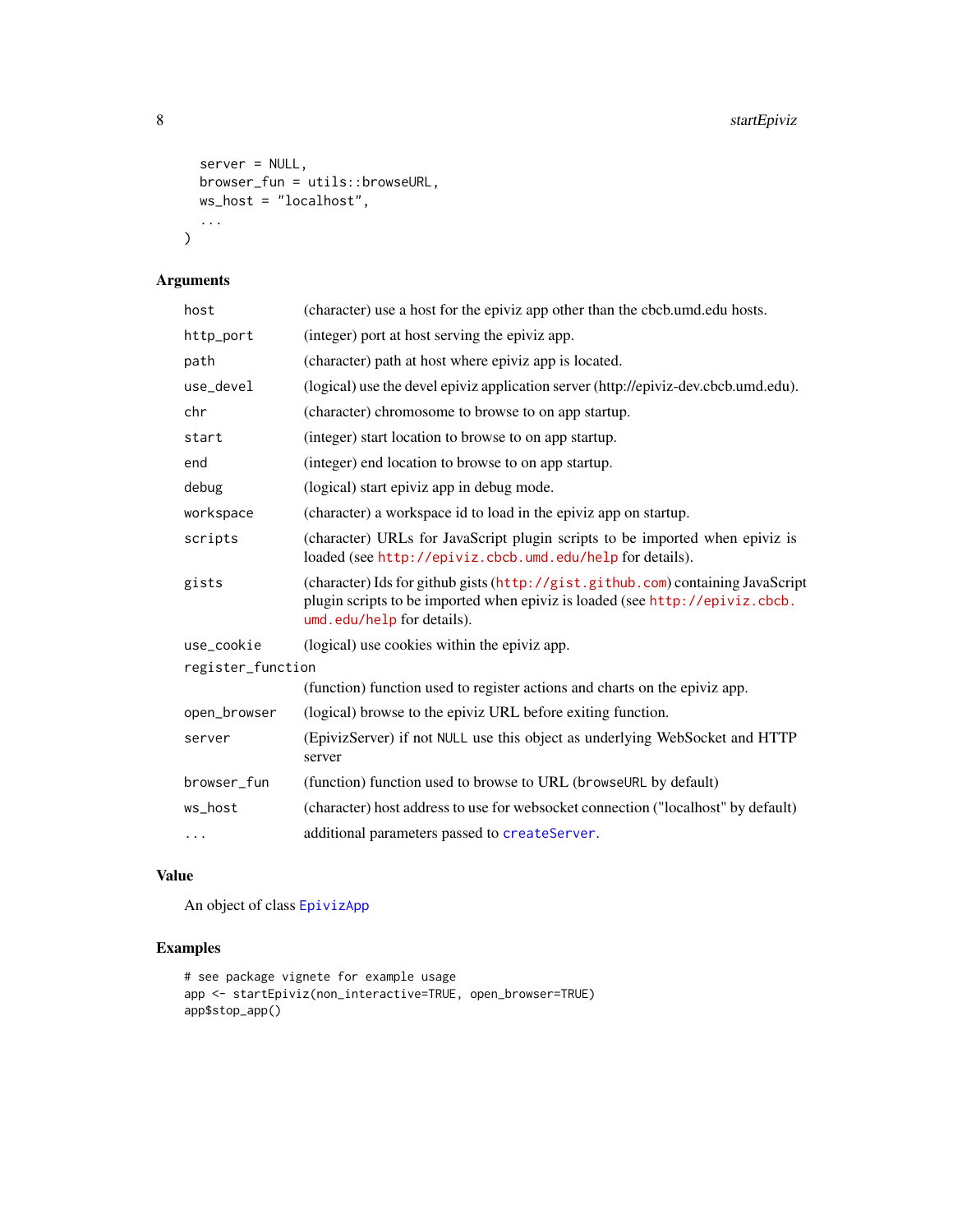<span id="page-8-0"></span>tcga\_colon\_blocks *Example methylation data (blocks) for epivizr vignette.*

# Description

Example results from methylation analysis of human chromosome 11 using the [minfi::minfi-package](#page-0-0) package of TCGA 450k beadarray samples. This object contains large regions of methylation difference between tumor and normal samples obtained from [minfi::blockFinder\(\)](#page-0-0).

# Usage

```
data(tcga_colon_blocks)
```
#### Format

A [GRanges](#page-0-0) object with 129 and mcols:

value average smooth methylation difference within block

area block area estimate (abs(value) \* length)

cluster id of cluster blockgroup within which block occurs

indexStart index of first cluster in block

indexEnd index of last cluster in block

L number of clusters in block

clusterL number of probes in block

p.value permutation p.value based on difference conditioned on length

fwer family-wise error rate estimate based on difference conditioned on length

p.valueArea permutation p.value based on area

fwerArea family-wise error rate estimate based on area

# Source

TCGA project: <https://tcga-data.nci.nih.gov/tcga/>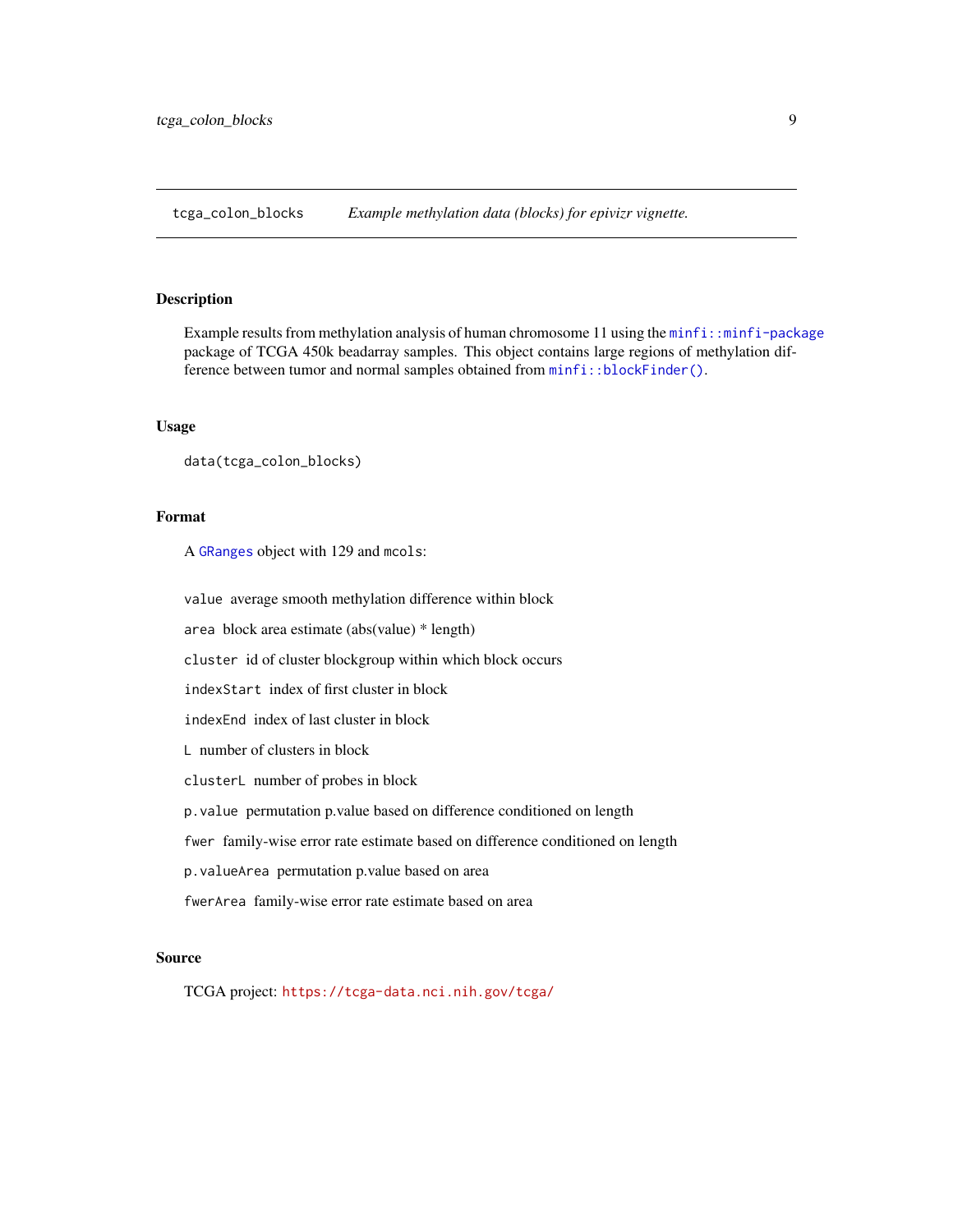<span id="page-9-0"></span>

# Description

Example results from methylation analysis of human chromosome 11 using the  $minfi$ : minfi-package package of TCGA 450k beadarray samples. This object contains probe cluster level methylation estimates from [minfi::blockFinder\(\)](#page-0-0).

#### Usage

data(tcga\_colon\_curves)

#### Format

A [GRanges](#page-0-0) object with 7135 ranges and mcols:

id probe cluster id

type probe cluster type

blockgroup probe cluster block group

diff raw methylation percentage difference between normal and tumor

smooth smooth methylation percentage difference between normal and tumor

normalMean mean methylation estimate for normal samples

cancerMean mean methylation estimate for cancer samples

# Source

TCGA project: <https://tcga-data.nci.nih.gov/tcga/>

tcga\_colon\_expression *Example exon-level RNAseq data from TCGA project for epivizr vignette.*

# Description

A [SummarizedExperiment::RangedSummarizedExperiment](#page-0-0) object containing exon-level counts from RNAseq data for colon tumor and normal tissue from the TCGA project. Only exons in human chromosome 11 are included.

### Usage

data(tcga\_colon\_expression)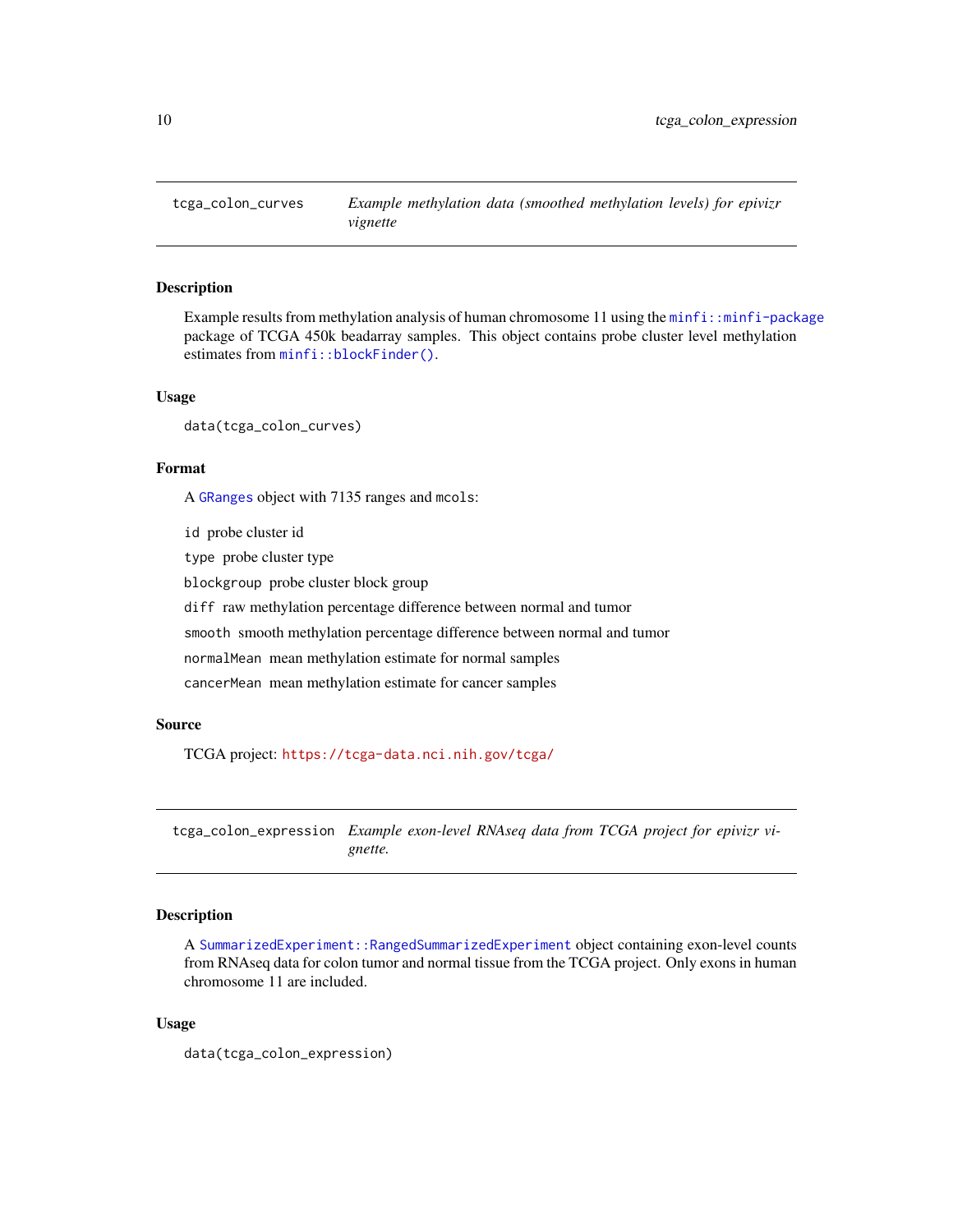# <span id="page-10-0"></span>Format

A [SummarizedExperiment::RangedSummarizedExperiment](#page-0-0) object with 12,800 rows (exons) and 40 samples.

assay(tcga\_colon\_expression) exon-level count matrix

colData(tcga\_colon\_expression) a DataFrame containing sample information. Normal/Tumor status is given in column sample\_type

# Value

A [SummarizedExperiment::RangedSummarizedExperiment](#page-0-0) object.

### Source

TCGA project: <https://tcga-data.nci.nih.gov/tcga/>